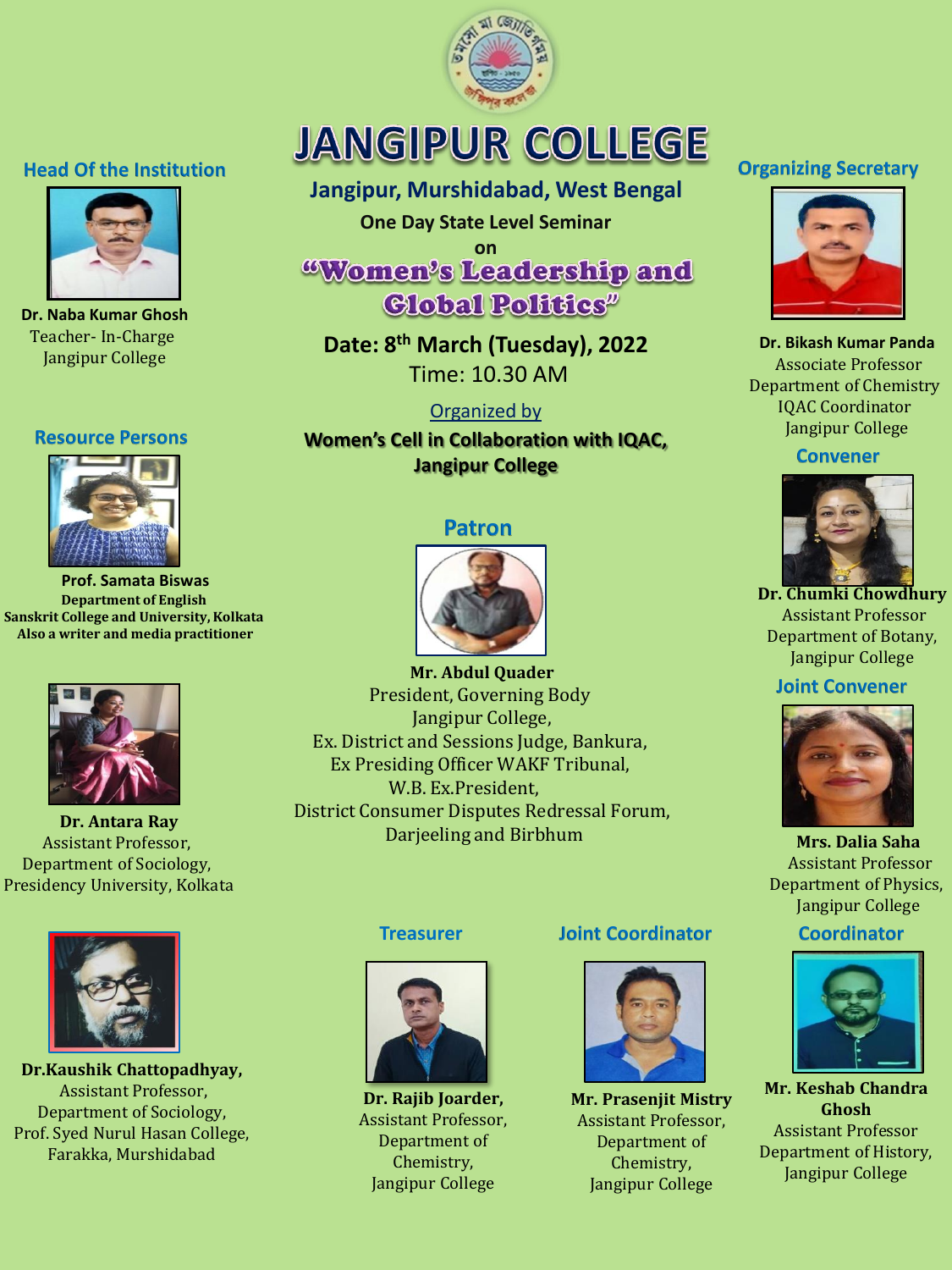#### **Advisory Committee Members:**

Prof. Pritimoy Majumdar, Associate Professor in Commerce Dr. Basudeb Chakrabarti, Associate Professor in English Mr. Koushik Singha, Honourable Member, G.B. Mr. Syed Abdus Sadek, Honourable Member, G.B. Mr. Soidul Miah, Honourable Member, G.B. Mr. Mrityunjay Sinha, Honourable Member, G. B.

#### **Organizing Commitee Members:**

Mrs. Gangotri Bhattacharya, Assistant Professor in Political Science Mrs. Ranita Mitra, Assistant Professor in Philosophy Mr. Tanmoy Ruidas, Assistant Professor in English Dr. Sushmita Roy, Assistant Professor in Chemistry Dr. Ashis Mondal, Assistant Professor in Mathematics

## **About the Seminar**

This is a state-level seminar on women's leadership in the context of world politics. World politics is dominated by men till date, but participation and representation of women in direct politics both at the national and global level is not up to the mark. Such an under-representation of women in politics is caused by a number of obstacles including gender discrimination, poverty, social marginalisation etc. But despite all these socio-political and economic barriers, contemporary history of the world has witnessed a few prominent women figures whose contribution to both the regional and global politics is no less paramount. This seminar will focus on the role and performance of women leaders in international political arena beyond their regional spheres. This seminar will also provide us with a number of valuable perspectives on women leadership and address some crucial issues like the limitations, challenges and barriers of female leaders in their political life. The seminar will throw some light, too, on the dynamics of feminist politics, a politics which has furnished the women leaders throughout the world with an intellectual vigour to confront all-round patriarchal set-up of society. It is ardently hoped that this seminar will add erudite knowledge to the problematics and prospects of women leadership on a global scale and serve as a platform for the future women leaders.

#### **Registration link: <https://forms.gle/5v6M98vT3PDa5xVg9>**

Last date of Registration: 6<sup>th</sup> March, 2022 (Midnight). Registration fees: For Student Rs. 100/-; Teacher: Rs.200/- and Oral Presenter: Rs. 300/-. Registration may be done through the registration link by depositing the registration fees to the following account through NEFT/RTGS or Mobile/NET Banking:

## **Bank Account Details: State Bank of India, Jangipur Town Branch A/C No: 34781139383 IFS Code: SBIN0013444**

Registration may also be done through the offline mode by filling up the registration form and by directly submitting the registration fees to the convenors:

| Dr. Chumki Chowdhury       |   | <b>Mrs. Dalia Saha</b>     |
|----------------------------|---|----------------------------|
| <b>Assistant Professor</b> | & | <b>Assistant Professor</b> |
| Department of Botany,      |   | Department of Physics,     |
| Jangipur College           |   | Jangipur College           |

Those who are interested for oral presentation should send their abstract to the following mail id s:

- 1. chowdhurychumki@gmail.com
- 2. daliasahamandal1983@gmail.com

Abstract must be written in English, Author must indicate his or her name, designation, institute name, E-Mail id etc. (within one A4 page, Font: Times New Roman, Font Size: 12 point, within 300 words)